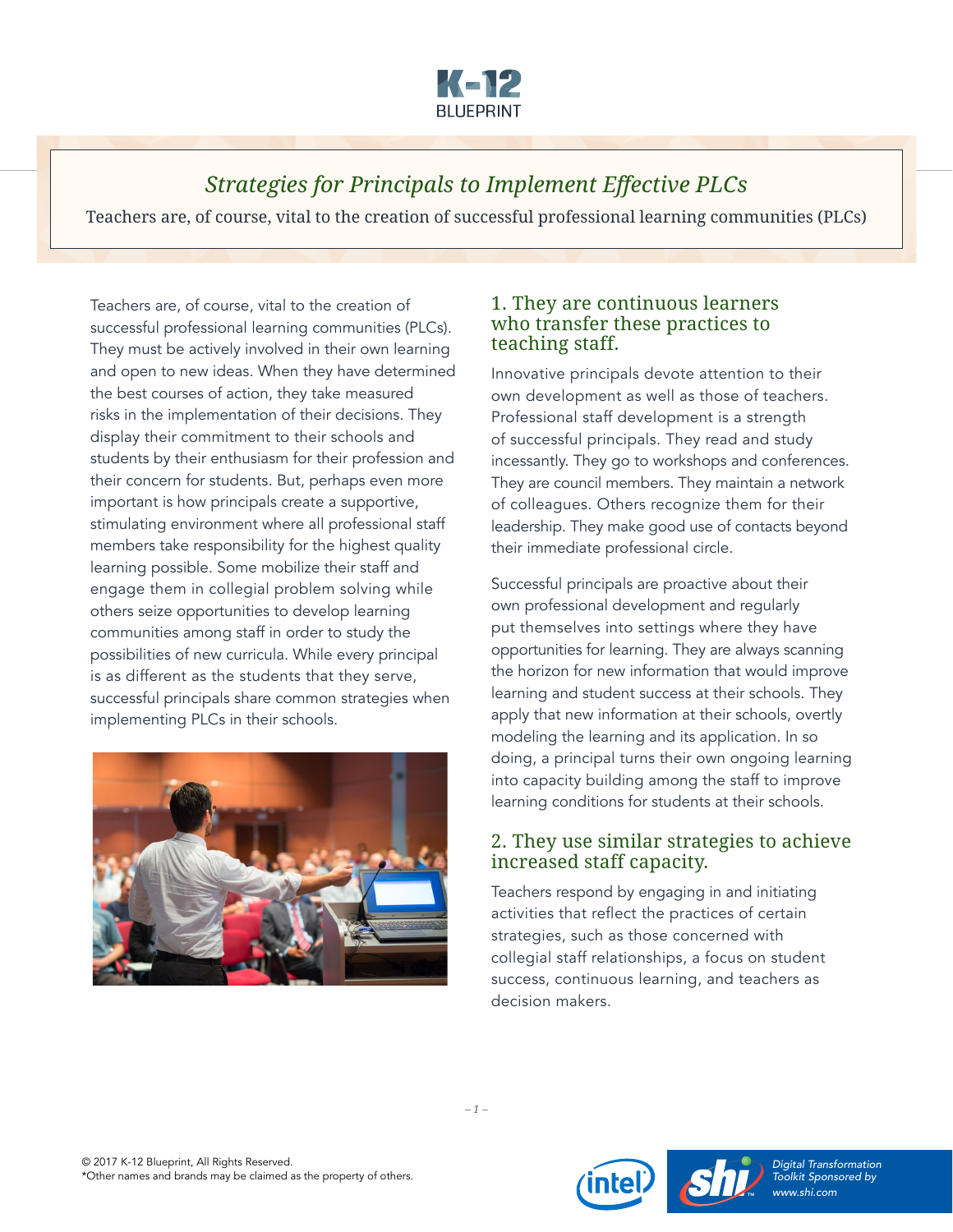The staff members in these schools have the benefit of close professional interactions with their principals as co-professionals rather than simply filling the traditional roles of supervisor and subordinate.

These principals are able to serve along side teachers without "pulling rank" in order for their individual views to prevail in a group. They work elbow-to-elbow with their teachers to identify and meet the needs of their students. They put aside their own preferences in agreeing with the larger group's consensus for action. These principals are supportive and help teachers to correct any mistakes they might make. The principal trusts and respects his or her staff as professionals.

### 3. They focus staff on student success.

Within their schools, successful principals lead their teachers to work with a common purpose. Every member of the staff must identify the vision for students and the school, and be clear on their roles in working to make that vision a reality. The teachers in these schools follow their principal's l ead and display values that concern students and student success. This serves as a mantra when staff undertakes new issues and problem solving.

#### 4. They make opportunities for teachers to learn.

These principals structure gatherings for group learning that involves the whole staff. Teachers develop vibrant practices of group learning, which includes research, synthesis, and discussion of information on topics related to school operations and instruction. These practices are evident at staff meetings, study groups, and committee operations. Teachers know that their participation in conferences and workshops off-campus include responsibility for bringing back information to actively share with

their colleagues. This sharing often includes formally structured presentations to and discussions with the staff, as well as informal information exchange between classes and in the teachers' lounge. This genuine enthusiasm for collective learning is palpable and the principals nurtured it by providing even more opportunities for all staff to learn.

#### 5. They invite teachers into decisionmaking and implementation.

Principals develop their own organizational structure to incorporate and support staff involvement in decisions for the school. These tend to be in the form of committees with specific charges for operation and/or instruction. It also includes wholestaff decision-making about goals for each school year. Teachers at some schools choose a theme for the following school year that determines what the curriculum and instruction will be.

In order to make these strategies work, the principal must sometimes agree to accept a staff or committee decision that is different from what they would choose themselves. These acts of trust are more than likely rewarded with good results. Not only are staff and committee decisions often effective, the staff members involved are encouraged to invest further in their school, increasing both the capacity and the commitment of staff for taking responsibility for their schools

# 6. They nurture new ways of operating.

These principals make concerted efforts to create conditions optimal for teachers to adapt to new ways of working in the school. These efforts are often both structures within the school and relationships between people at the school.